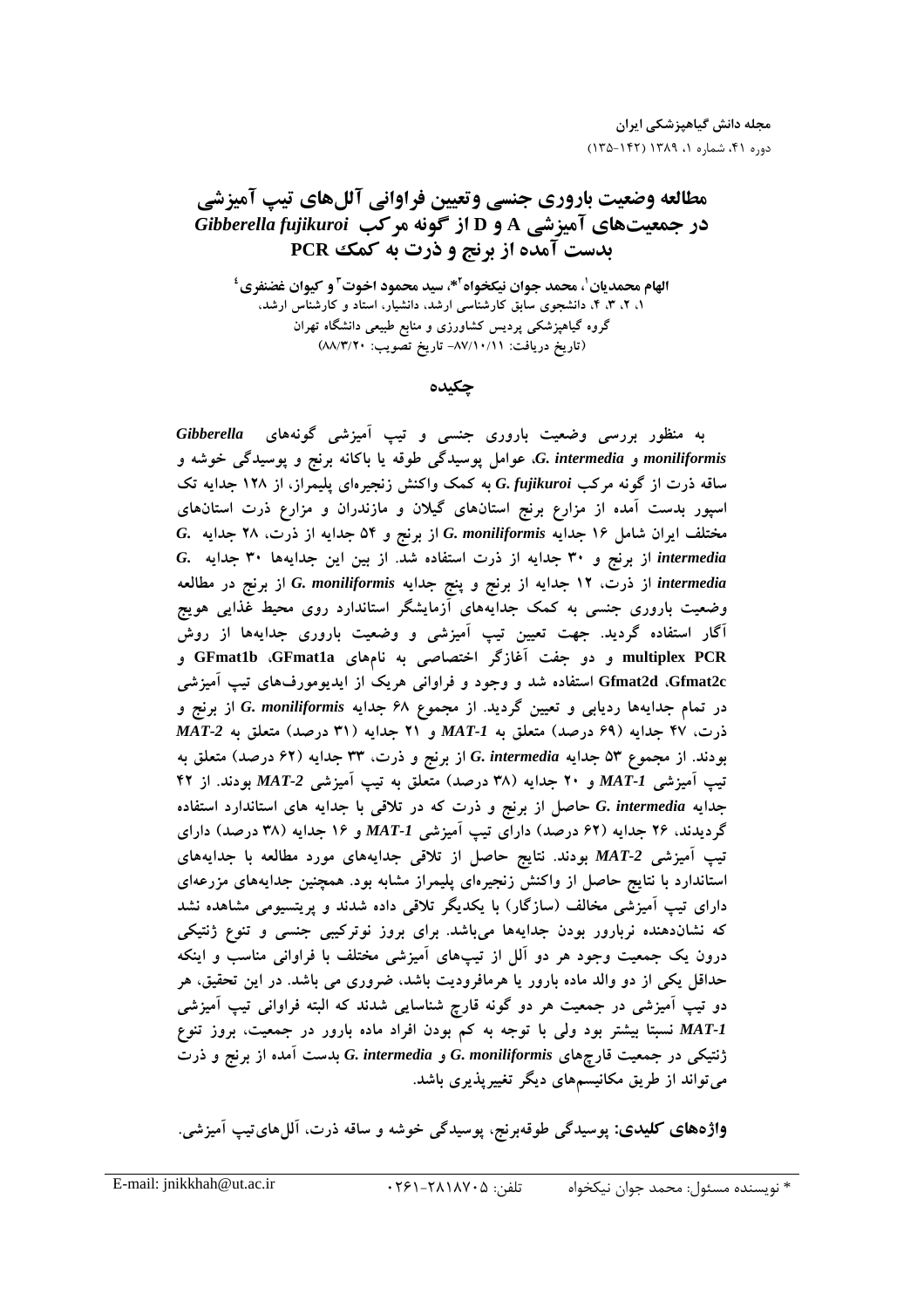صورت هتروتالیک مے باشد، به طوری که در چرخه زندگی خود به اثر متقابل جنسی بین دو استرین که معمولا به طور مورفولوژيکي غيرقابل تشخيص اما به طور فيزيولوژيک متفاوت هستند، نياز دارند. اين تفاوت فیزیولوژیک میتواند ناشی از تیبهای آمیزشی.'' متفاوت در آنها باشد. تیپهای آمیزشی حامل ژنهای اصلي كنترل كننده تلاقي موفق بين استرينها مي باشند (Leslie & Klein, 1996). بر اساس مطالعات ژنتیکی، سیستم آمیزشی دو قطبی<sup>۱۲</sup> در فوزاریومها دیده می شود که در آن یک ژنگاه کنترل کننده تیپ آمیزشی به نام MAT با دو آلل MAT-1 و MAT-2 وجود دارد. اين آللها ايديومورف<sup>١٣</sup> هستند يعني آللها روى يک کروموزوم و در لوکوس مشابه قرار دارند اما توالی آنها يكسان نمى باشد (Wallace & Covert, 2000).

برای مطالعه سازگاری جنسی و تعیین تیپهای آمیزشی مختلف، از روش تلاقی جدایههای بدست آمده از مزرعه (معمولا نمی توانند به عنوان استرین ماده در تلاقی،های آزمایشگاهی عمل کنند) با استرین،های آزمایشگر استاندارد<sup>۱۴</sup> (دارای ماده باروری بالا) استفاده مي شود (Leslie & Klein, 1996). در كنار مطالعات فنوتییی می توان از آغازگرهای اختصاصی برای تعیین وضعیت باروری و تعیین تیپهای آمیزشی استفاده کرد. در تحقیقی که توسط .Steenkamp et al (2000) انجام شد، با استفاده از روش multiplex PCR توالی ایدیومورفهای MAT-2 و MAT-2 تکثیر و شناسایی شد. به طوری که ایدیومورف MAT-1 قطعهای به طول حدود ۲۰۰ جفت باز دارای منطقه Q حفاظت شده و ایدیومورف MAT-2 قطعهای به طول حدود ۸۰۰ جفت باز دارای یک منطقه بهنام گروه حرکتی بالا<sup>۱۵</sup> میباشد. بررسی پراکنش تیپ آمیزشی در یک جمعیت

همگام با تجزیه و تحلیلهای فیلوژنتیکی کمک موثری برای یافتن تاریخ تکاملی میباشد ..Urashima et al (1993. با توجه به نقش عمده توليدمثل جنسى و

#### مقدمه

Gibberella fujikuroi (Sawada) Ito کونه مرکب &.Kimura آسکومیستی هتروتال<sup>۲</sup> است و همه استرین های Gibberella مراحل جنسی یا تلئومورف<sup>۳</sup> شبه گونههای فوزاریوم هستند (Desjardins, 2003). این گونه بر اساس ویژگیهای بیولوژیکی تا به حال به نه جمعیت آمیزشی<sup>۴</sup> تقسیم بندی شده است که تحت عنوان جمعیت های A تا I نام گذاری شده اند Leslie) با فرم G. moniliformis Wineland.et al., 2004) غيد حنسي ° Fusarium verticillioides (Saccardo) Nirenberg متعلق به جمعیت آمیزشی A و  $G$ . intermedia (Kuhlman) Samuels, Nirenberg & F. proliferatum Seifert با فرم غیر جنسی Matsushima) Nirenberg) متعلق به جمعیت آمیزشی .(Desjardins, 2003; Leslie et al., 2004). D هر دو گونه فوق عامل بیماری پوسیدگی طوقه برنج یا باکانه<sup>۶</sup> و یوسید*گی* خوشه و ساقه ذرت میباشند .(Danielsen, et al., 1998; Lesli & Kelin, 1996).

فوزاريومها از نظر ژنتيكي تغييريذير بوده و احتمالا در نتيجه توليدمثل جنسي، فرايند شبه جنسي"، جهش<sup>^</sup> و سایر مکانیسمهای ایجاد کننده تنوع ژنتیکی، بروز نژادهای بیماریزای جدید در آنها امکان پذیر شده و بر مقاومت میزبان غلبه میکنند و یا این تنوع منجر به مقاومت در برابر قارچ کشها می شود Klittich & از بین Leslie, 1988; Pamphile & Azevedo, 2002) عوامل فوق، تولیدمثل جنسی از مهمترین آنها است به طوری که سازگاری جنسی و نوترکیبی حاصل از آن در جمعیت قارچ، مکانیزمهایی را برای بروز تنوع ژنتیکی از طریق میوز<sup>۹</sup> فراهم میکند و موجب تولید ژنوتیپهای ٔ جدید مے شود (Dayakar et al., 2000).

سیستم آمیزشی در گونه مرکب G. fujikuroi به

1. Species complex

- 5. Anamorph
- 6. Bakanae
- 7. Parasexualism
- 8. Mutation
- 9. Meiotic

<sup>11.</sup> Mating types

<sup>12.</sup> Dimictic

<sup>13.</sup> Idiomorph

<sup>14.</sup> Tester

<sup>15.</sup> HMG (High Mobility Group)

<sup>2.</sup> Heterothall

<sup>3.</sup> Teleomorph

<sup>4.</sup> Mating population

<sup>10.</sup> Genotypes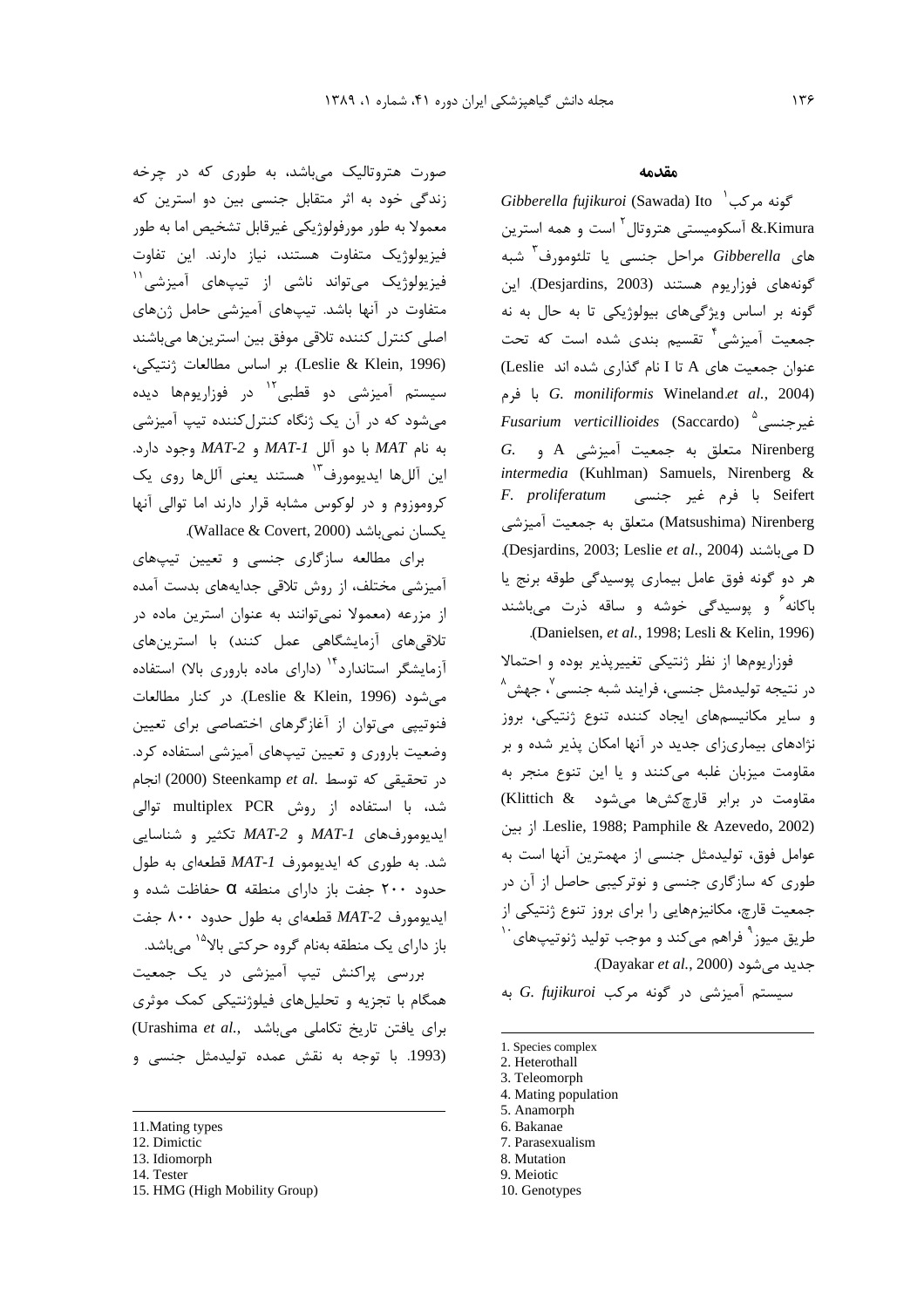نوترکیبی حاصل از آن در بروز تنوع ژنتیکی در جمعیت قارچها، انجام این تحقیق ضروری به نظر رسید. لذا هدف از این مظالعه، ارزیابی وضعیت باروری جنسی در جدایههای جمعیت آمیزشی G. moniliformis) A و جمعیت آمیزشی G. intermedia) D) از گونه مرکب و تعیین نحوه پراکنش آللهای تیپ G. fujikuroi آمیزشی در مزارع برنج و ذرت بر اساس تلاقی جدایهها در شرایط آزمایشگاه و به کمک واکنش زنجیرهای یلیمراز با آغاز گرهای اختصاصی بود.

#### مواد و روشها

### جدایههای قارچی

جدایههای مورد بررسی در این تحقیق از کلکسیون قارچشناسی گروه گیاهپزشکی پردیس کشاورزی و منابع طبیعی دانشگاه تهران در کرج، که طی سالهای ۱۳۸۳ و ۱۳۸۴ جمع آوری شده بودند، تهیه گردید. در مجموع از G. intermedia , G. moniliformis بدست آمده از برنج و ذرت در مطالعه وضعیت باروری جنسی به کمک multiplex PCR استفاده گردید که شامل ١۶ جدايه G. moniliformis از برنج و ۵۴ جدايه از ذرت و از برنج و ۳۰ جدایه G. intermedia از برنج و ۳۰ جدایه از ذرت بودند. از بين اين جدايهها ٣٠ جدايه G. intermedia از G. moniliformis ذرت و ١٢ جدايه از برنج و پنج جدايه از برنج برای مطالعه وضعیت باروری جنسی بر اساس تلاقی جدایهها با جدایههای آزمایشگر استاندارد در شرايط آزمايشگاه استفاده شد.

### ارزیابی باروری جنسی و تعیین تیپ آمیزشی جدایهها

جهت تعیین تیپ آمیزشی و وضعیت باروری جدایههای مزرعهای از جدایههای آزمایشگر استاندارد با تيب آميزشي مشخص استفاده كرديد ,Leslie & Klein) (1996. این جدایهها از کشور آفریقای جنوبی تهیه گردید (جدول ۱). هر یک از جدایهها با جدایههای استاندارد روی محیط غذایی هویج آگار<sup>۱</sup> (شامل ۴۰۰ گرم هویج، ۲۰ گرم آگار و یک لیترآب مقطر) تلاقی داده شدند. به این صورت که در تشتکهای پتری ۶۰×۶۰ میلی متری حاوی محیط غذایی هویج آگار جدایههای

استاندارد در دو تکرار با تیپ آمیزشی مخالف کشت داده شدند و بطور همزمان درون لولههای حاوی محیط کج سیب;مینی دکستروز آگار<sup>۲</sup>، جدایههای مزرعهای کشت داده شدند. سیس کشتها در دمای ٢۵°C به مدت یک هفته نگهداری شدند. پس از گذشت یک هفته محلول ۰/۲-۰/۲۵ درصد توئین ۶۰<sup>۰ </sup>به مقدار ۳ تا ۵ میلی لیتر به لولههای حاوی جدایههای مزرعهای اضافه شد و سوسپانسیون اسپور تهیه شد. سپس یک میلی لیتر از سوسپانسیون روی تشتک پتری حاوی جدایه استاندارد ریخته شد و با یک میله شیشهای خمیده با زاویه ۹۰ درجه روی محیط کشت هویج آگار پخش شد. پس از آن تشتکها به انکوباتور با شرایط روشنایی دایم به صورت تلفیقی از نور سفید و سرد ٔ و نزدیک به ماوراء بنفش <sup>۵</sup> با طول موج ۴۰۰-۳۲۰ نانومتر و دمای ۲۳-۲۲ با رطوبت کافی منتقل شدند (۱۲). آزمایشها در دو تکرار انجام شدند. برای اطمینان از بارور بودن جدایههای استاندارد، این جدایهها با تیپ آمیزشی مخالف تلاقی داده شدند. تولید یا عدم تولید پریتسیوم در فاصله زمانی ۲-۱ ماه پس از کشت بررسی گردید و هر روز به منظور ارزیابی میزان دما و رطوبت و وضعیت تشتکهای پتری بازرسی انجام شد.

جدول ۱- مشخصات جدایههای آزمایشگر استاندارد جمعبت های آمیزشی A و D گونه مرکب G. fujikuroi در آزمونهای تعیین تیپ امیزشی

| نام گونه        | تيپ       | حمعت   | شمار ہ |
|-----------------|-----------|--------|--------|
|                 | آمیزشی    | أميزشى | استرين |
| G. moniliformis | $MAT - I$ | А      | 8559   |
| G. moniliformis | $MAT-2$   | A      | 8560   |
| G. intermedia   | $MAT-1$   | D      | 8549   |
| G. intermedia   | $MAT-2$   | Ð      | 8550   |

# واکنش زنجیرهای پلیمراز برای ردیابی آللهای تیپ آمیزشی

برای این منظور از روش multiplex PCR برای ارزیابی فراوانی ایدیومورفهای تیپ آمیزشی تمام جدایهها (بارور و نابارور در آزمایش قبل) استفاده شد.

<sup>2.</sup> Potato Dextrose Agar (PDA)

<sup>3.</sup> Tween 60

<sup>4.</sup> Cool white

<sup>5.</sup> Near-UV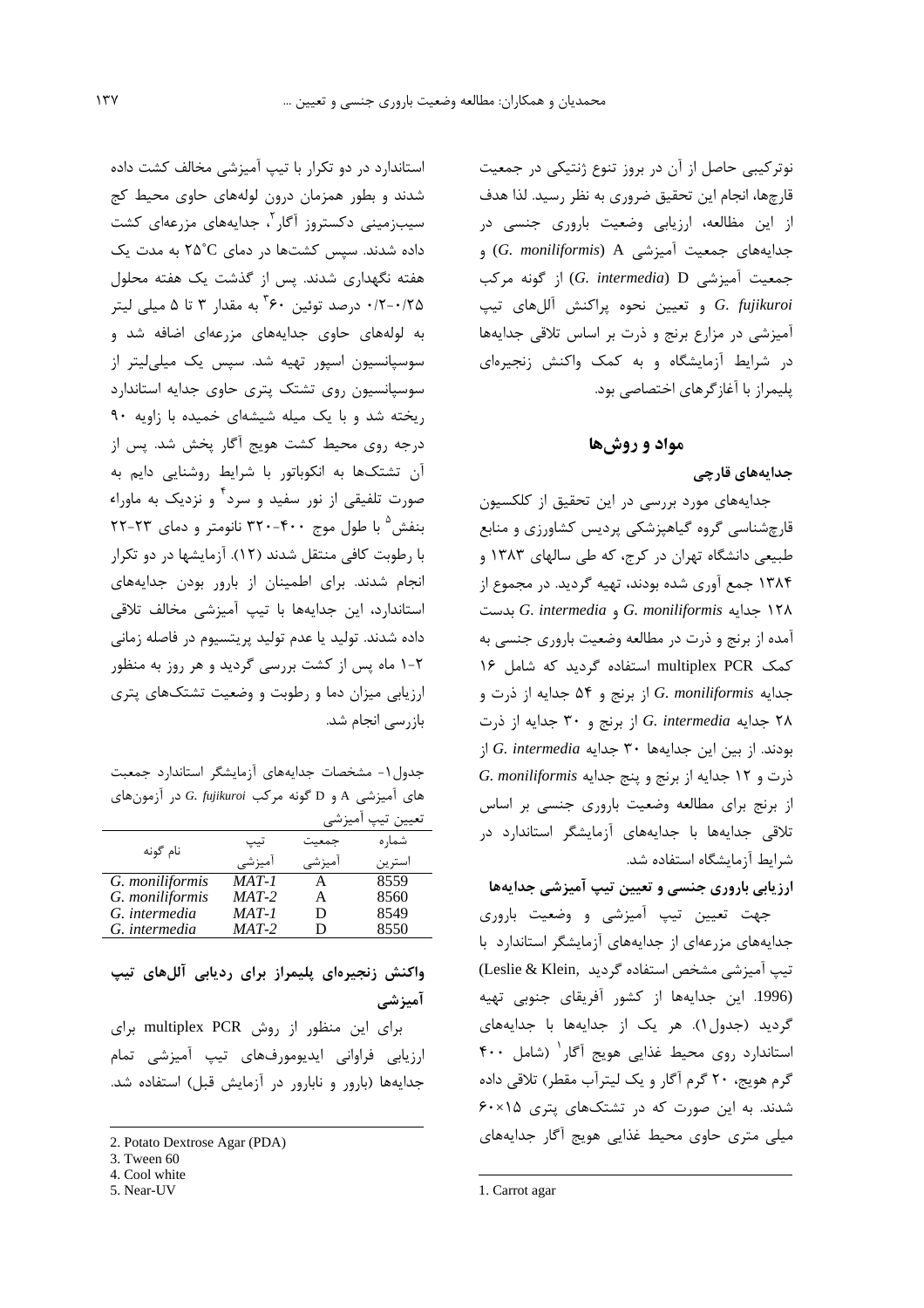ابتدا ميسليوم جدايهها به منظور استخراج DNA با کشت روی محیط مایع سیبزمینی دکستروز ` (شامل ۲۰۰ گرم سیبزمینی، ۲۰-۱۷ گرم دکستروز و یک لیتر آب مقطر) بدست آمد. استخراج DNA به روش 2006) Leslie & Summerell) با اندکی تغییر انجام شد. ابتدا بافر لیزکننده<sup>۲</sup> (شامل ۱۰۰ میلی،مول Tric HCl با HP ، ^ ، ^ ميلي،مول EDTA با A pH ، ۱/۴ مول NaCl) تهيه شد و با آب مقطر به حجم يک ليتر رسانده شد. سيس ٢ درصد CTAB<sup>٣</sup> به آن افزوده شد. به هنگام استفاده از بافر لیزکننده یک درصد ۲-مرکایتواتانول به آن اضافه شد. میسلیومهای تر که در .<br>ن دمای C° ۲۰- نگهدا<sub>د</sub>ی شده بودند به مقدا<sub>د</sub> ۲۰۰ ميلي گرم وزن شدند و توده ميسليوم هر جدايه در هاون مجزا به خوبی ساییده شد. سیس ۱۰۰۰ میکرولیتر بافر لیز کننده به آن اضافه شد و به لوله ۱/۵ میلی لیتری منتقل شد و به مدت ٣٠ دقيقه در حمام آب گرم با دمای C° ۶۵ قرار گرفت. پس از آن به اندازه یک دوم حجم محتويات لوله مخلوط فنل- كلروفرم افزوده شد و بعد از چند ثانيه ورتكس كردن، به مدت پنج دقيقه با سرعت ۱۰۰۰۰ سانتریفوژ شدند. سیس محلول رویی به لوله دیگری منتقل شد، و به اندازه یک دوم حجم محلول، کلروفرم خالص اضافه شد و بعد از ورتکس کردن، مجدداً به مدت ینج دقیقه با سرعت ۱۰۰۰۰*g* سانتریفوژ شد. محلول رویی به لوله جدید منتقل شد و به اندازه حجم برابر با آن پرویانول سرد اضافه شد و به ; مدت ۱۵ دقیقه در یخچال نگهداری شد. سیس به مدت دو دقیقه با سرع*ت ۱۰۰۰۰g س*انتریفوژ شد. محلول رویی دور ریخته شد و به رسوب ته لولهها یک میلی لیتر اتانول ۷۰ درصد سرد اضافه شد. پس از دو دقیقه ; سانتریفوژ با سرعت ۱۰۰۰۰g، محلول رویی دور ریخته شد و ته لوله رسوب سفید حاوی DNA مشاهده شد. یس از اینکه رسوب در هوای آزاد خشک شد، ۵۰-۳۰ میکرولیتر آب دیونیزه سترون به آن افزوده شد. جهت اطلاع از موفقيت انجام عمل استخراج، DNA حاصل از ژل آگارز ۰/۸ درصد عبور داده شد. جهت رنگآمیزی و

مشاهده بندهای DNA، از محلول اتیدیوم بروماید<sup>۴</sup> و (B & L system) مدل Gel Documentation s استفاده شد. به منظور انجام واکنش زنجیرهای پلیمراز از دو جفت آغازگر اختصاصی با توالی زیر ساخت شرکت MWG-Biotech كشور آلمان استفاده شد:

**GF***MAT***1a:** (5′-GTTCATCAAAGGGCAAGCG-3′) **GF***MAT***1b:** (5′-TAAGCGCCCTCTTAACGCCTTC-3′) **Gf***MAT***2c:** (5′-AGCGTCATTATTCGATCAAG-3′) **Gf***MAT***2d:** (5′-CTACGTTGAGAGCTGTACAG-3

جفت آغازگر GFmat1b و GFmat1b جهت تكثير  $MAT-I$  با طول حدود ۲۰۰ جفتباز برای 1-MAT و جفت آغازگر Gfmat2d و Gfmat2d جهت تكثير قطعهای با طول حدود ۸۰۰ جفتباز برای *MAT-2* استفاده شدند. برنامه حرارتی واکنش زنجیرهای پلیمراز  $\sim$  ۲۵ جرخه شامل واسرشت سازی اولیه در ۴°۰۲، سه دقیقه، ۳۵ چرخه به صورت واسرشت سازی در ۹۴°C. یک دقیقه، دورگه سازی در ۵۸°C، یک دقیقه، بسط در ۷۳°C، یک دقیقه و بسط نهایی در ۷۲°C، ۱۰ دقیقه ود. مشاهده محصول واکنش زنجیرهای پلیمراز به 9 طريقي كه قبلا بيان شد، انجام گرفت.

### نتايج

#### وضعيت تشكيل يريتسيومها

تقریبا بعد از گذشت چهار تا شش هفته از زمان تلاقی جدایههای مزرعهای و جدایههای آزمایشگر استاندارد (والد ماده) <u>بری</u>تسیومهای<sup>۵</sup> تیره رنگی در تشتکهای پتری تشکیل شدند (شکل ۱، الف و ب). جدایههای آزمایشگر استاندارد با تیپ آمیزشی مخالف در اثر جفت شدن با همدیگر از توانایی تولید پریتسیوم برخوردار بودند. برای اطمینان از وقوع تولیدمثل جنسی و تشکیل پریتسیوم، اسلایدهای میکروسکویی از .<br>آسکوسیورهای <sup>۶</sup> دو سلولی تهیه شد (شکل ۲، الف و ب). .({

وضعيت باروري جدايهها

-

 $\overline{a}$ 

<sup>4.</sup> Ethidium Bromide

<sup>5.</sup> Perithecia

<sup>6.</sup> Ascospores

<sup>1.</sup> Potato Dextrose Broth (PDB)

<sup>2.</sup> Lysis Buffer

<sup>3.</sup> Cethyltrimethylamonium bromide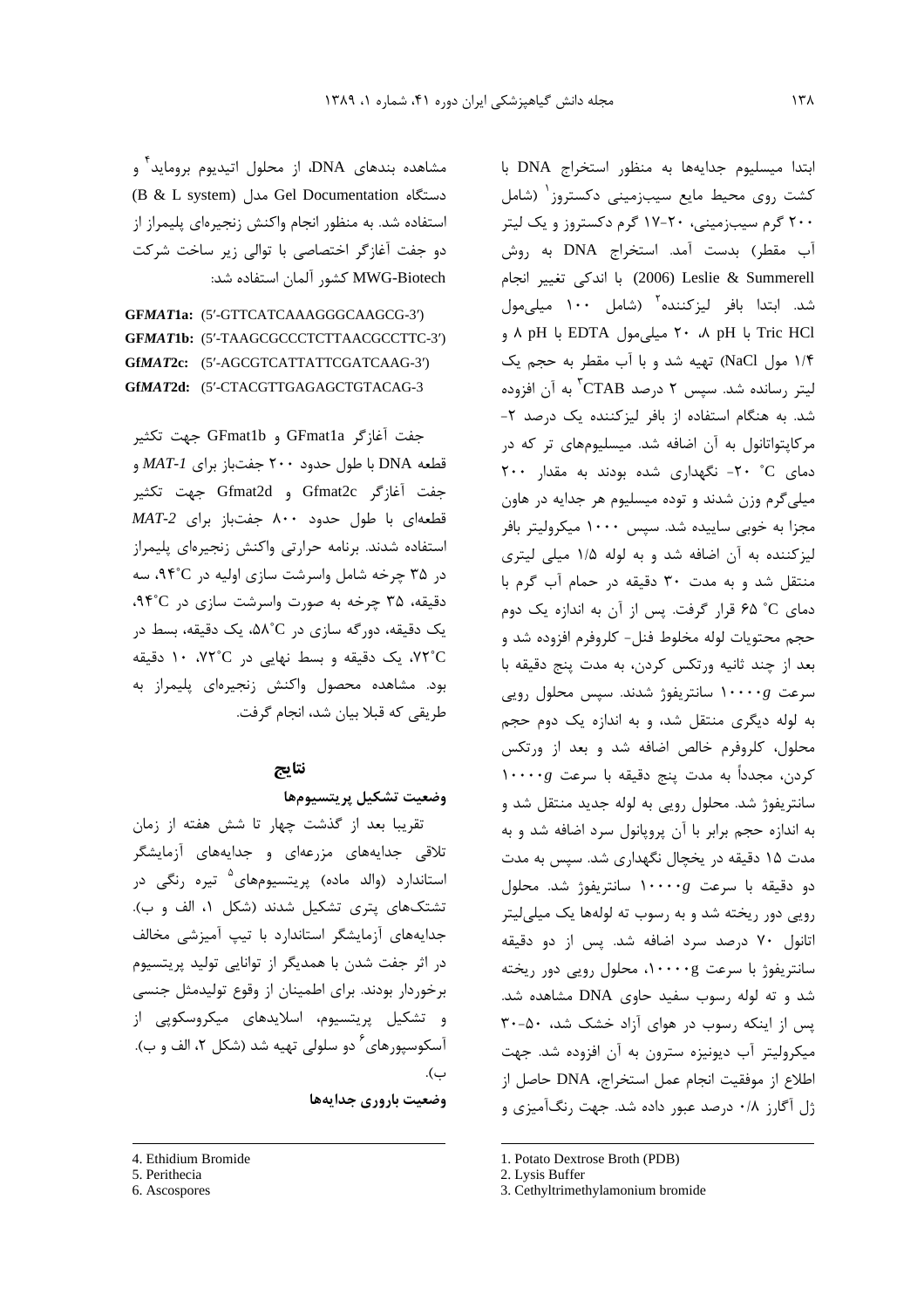از مجموع ۳۰ جدایه G. intermedia بدست آمده از ذرت که همه بارور بودند، ۱۹ جدایه (۶۳ درصد) متعلق به تيپ آميزشي MAT-1، ١١ جدايه (٣٧ درصد) متعلق به تيپ آميزشي MAT-2 بودند. از ١٢ جدايه اين قارچ بدست آمده از برنج، هفت جدایه (۵۸ درصد) با تیپ آميزشي MAT-1 وينج جدايه (۴۲ درصد) با تيب آمیزشی MAT-2 شناسایی شدند. تیپ آمیزشی پنج  $G.$  moniliformis أز برنج به دليل عدم تشكيل پریتسیوم شناسایی نشدند. بین جدایههای مزرعهای با تیپ آمیزشی مخالف تلاقی صورت گرفت و پریتسیوم، آسک<sup>۱</sup> و آسکوسپور مشاهده نشد.

# آزمون واكنش زنجيرهاي پليمراز براي تعيين تيپهاي آمیزشی

با استفاده از روش multiplex PCR قطعات DNA به طول حدود ٢٠٠ جفت باز براى MAT-1 و حدود ۸۰۰ جفت باز برای MAT-2 تکثیر شدند (شکل ۳). از G. مجموع ۱۲۸ جدایه مورد بررسی شامل ۵۴ جدایه moniliformis بدست آمده از ذرت و ۱۶ جدایه بدست آمده از برنج و ۳۰ جدایه G. intermedia بدست آمده از ذرت و ٢٨ جدايه حاصل از برنج، تيپ آميزشي ١٢١ جدایه با الگوی باندی واضح شناسایی شد و هفت جدایه فاقد الگوی باندی واضح بودند. در مجموع ۳۸ جدایه از ذرت با تیپ آمیزشی G. moniliformis (درصد) ۷۰) MAT-1 و ١۶ جدايه (٣٠ درصد) با تيپ آميزشي MAT-2 شناسایی شدند. همچنین نه جدایه (۶۴ درصد) از برنج به عنوان MAT-1 و پنج جدایه (۳۶ درصد) به عنوان MAT-2 شناسايي شدند. از بين پنج جدايه از برنج که در تلاقی با جدایههای ا $G.$  moniliformis استاندارد تیپ آمیزشی آنها شناسایی نشده بود تیپ آمیزشی سه جدایه با استفاده از واکنش زنجیرهای پلیمراز تعیین شد و دو جدایه دیگر الگوی باندی واضحی نداشتند. برای ۱۹ جدایه (۶۳ درصد) G. intermedia از ذرت تیپ آمیزشی MAT-1 و برای ١١ جدايه (٣٧ درصد) تيب آميزشي MAT-2 شناسايي شد. همچنین ۱۴ جدایه (۶۱ درصد) از برنج به عنوان و نه جدایه (۳۹ درصد) MAT-2 تعیین شدند و MAT-2 ينج جدايه الگوى باندى واضحى نداشتند. نتايج اين

آزمون با نتايج حاصل از تلاقى جدايهها با جدايههاى استاندارد مشابه بود.



شکل ۱- تشکیل پریتسیومهای G. intermedia روی محیط غذایی هویج آگار، حاصل از تلاقی جدایه MTa, با جدایه آزمايشكر استاندارد MAT-2 از جمعيت آميزشي D (الف)، پریتسیوم شکافته شده و آسکها و آسکوسپورهای در حال آزاد شدن (ب).



شکل ۲- آسکهای حاوی آسکوسپور قارچ G. intermedia حاصل از تلاقی جدایه MTa با جدایه استاندارد MAT-2 از

1. Ascus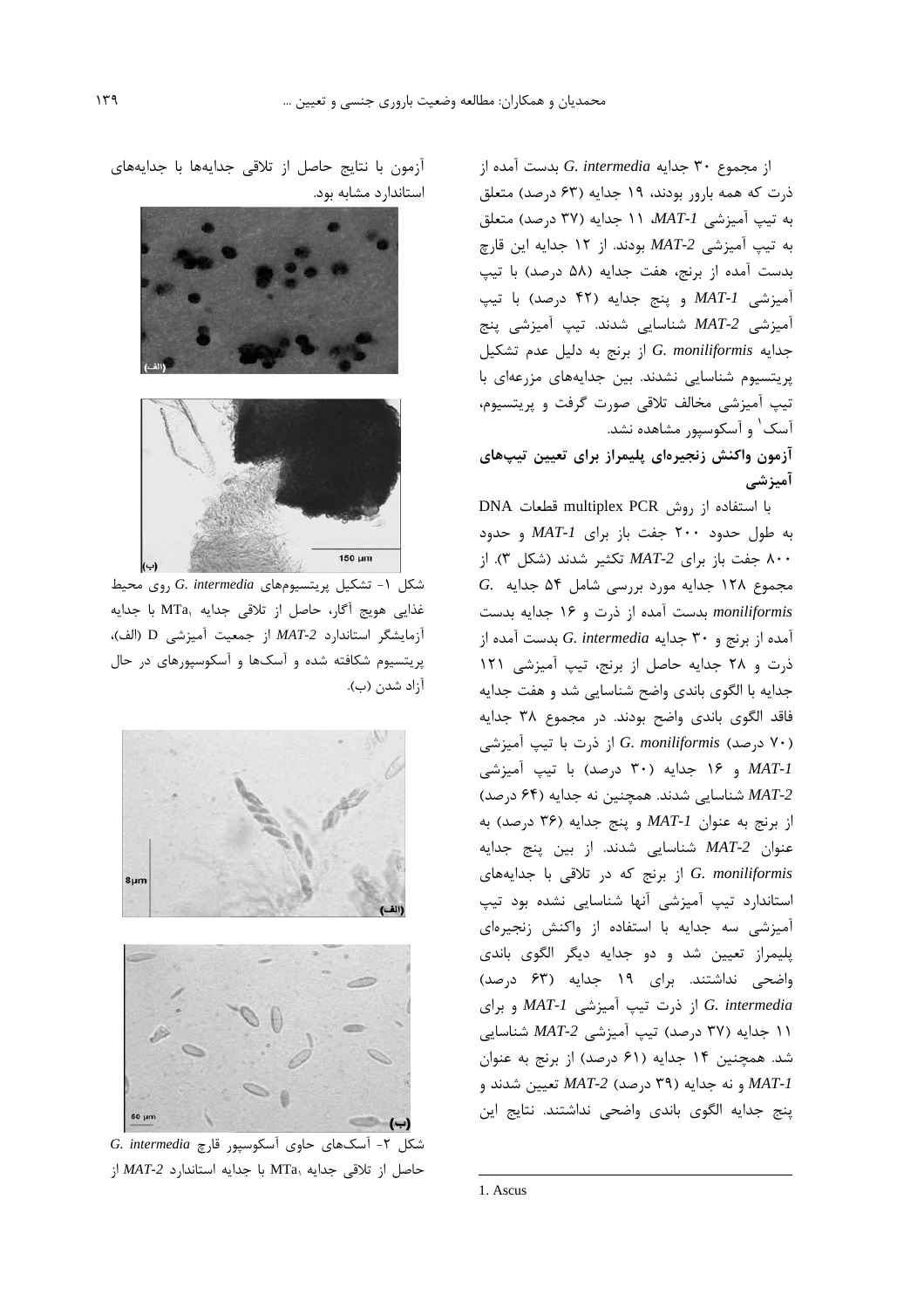جمعیت آمیزشی D (الف)، آسکوسپورهای یک و دو سلولی (ب).



1 2 3 4 5 6 7 8 9 10 11 12 شکل ۳- الگوی تکثیر ایدیومورفهای تیپ آمیزشی *MAT-1 G. intermedia G. moniliformis* &
!% *MAT-2* بدست آمده از برنج به کمک آغازگرهای اختصاصی. Gene Ruler<sup>TM</sup> DNA Ladder Mix = M

#### بحث

در این تحقیق وضعیت باروری، نحوه پراکنش و فراوانی آللهای تیپ آمیزشی جدایههای دو قارچ &M "( #! *G. intermedia* & *G. moniliformis* بیمار گرهای مزارع برنج استانهای گیلان و مازندران و مزارع ذرت استانهای مختلف هستند، ارزیابی گردید. نتایج حاصل از تلاقی جدایههای جمعیت آمیزشی D (*G. intermedia*) از برنج و ذرت با جدایههای آزمایشگر استاندارد نشان داد که هر دو تیپ آمیزش*ی MAT-1* (۶۲ د<sub>ا</sub>صد) و MAT-2 (۳۸ درصد) در جمعیت این گونه از برنج و ذرت وجود دارند و فراوانی MAT-1 نسبت به .<br>2-MAT بيشتر بود. تحقيقات مشابه در ايران انجام شده، با این تفاوت که فراوانی تیپ آمیزشی MAT-2 نسبت به .(Abbas Zadeh et al., 2007) بيشتر بوده است. در کاستاریکا نیز برای جدایههای بدست آمده از بذور ذرت در نتیجه تلاقی با جدایههای آزمایشگر استاندارد، هر دو تیپ آمیزشی مشاهده شد و فراوانی MAT-2 نسبت به MAT-1 بيشتر بود (Danielsen et al., 1998). جدایههای G. moniliformis از برنج که در تلاقی با جدایههای استاندارد پریتسیوم تشکیل ندادند در واقع نابارور یا عقیم می باشند. ولی با توجه به اینکه سه جدایه از میان این جدایهها در واکنش زنجیرهای پلیمراز الگوی باندی واضحی را نشان دادند، بنابراین، این جدایهها .<br>آللهای لوکوس کنترلکننده تولیدمثل جنسی *(MAT*) را دارند. علاوه بر تیپ آمیزشی ویژگی های دیگری در

توانایی یک قارچ برای کامل کردن مرحله جنسی از چرخه زندگی موثر میباشند، مانند بعضی از ترکیبات مولکولی پیچیده از قبیل کارتنها و استروئیدها و پا سیگنال های مولکولی که هنوز ناشناختهاند. بنابراین، در این جدایهها ممکن است این ویژگیها وجود نداشته باشند و منجر به ناباروری آنها شوند (Leslie & Klein .1996. در تحقيق حاضر از تلاقى جدايههاى مزرعهاى با تیپهای آمیزشی مخالف که تیپ آمیزشی آنها د<sub>ر</sub> نتیجه تلاقی این جدایهها با جدایههای استاندارد شناسایی شده بودند، هیچ پریتسیومی تشکیل نشد. این نتیجه نشاندهنده این است که همه جدایههای مزرعهای نر بارور بودند، که می تواند حاکی از تکثیر غیرجنسی قارچ و یا انتخاب طبیعی باشد که منجر به كم شدن يا از بين رفتن افراد ماده بارور شده است (Leslie & Klein, 1996; Leslie & Summerell, .<br>(2006. نتايج بدست آمده با استفاده از روش مولکولی multiplex PCR نیز به همین ترتیب بود، به طوری که در میان ۱۲۱ جدایه *G. moniliformis* و )4?, \ ) &"7 O0P & H "9 6 *G. intermedia* (۶۶ درصد) نسبت به MAT-2 (۲۴ درصد) بیشتر بود. در آرژانتین مشابه این نتیجه در برای جمعیت آمیزشی A بدست آمده است، به طوری که از میان ۷۰ استرین نسبت فراوانی MAT-1 به MAT-2 **MAT** به ۲۳ بود (Chulze *et al*., 2000).

با توجه به اینکه هر دو تیپ آمیزشی *MAT-1* و قر بین جدایههای مورد بررسی در این تحقیق MAT-2 وجود دارند امكان وقوع توليدمثل جنسى بين جدايههاى مزرعهای در طبیعت وجود دارد. فراوانی جدایههای ماده بارور در جمعیت قارچها به عنوان شاخصی برای وقوع توليدمثل جنسي در طبيعت مي باشد (Leslie, 1995; Leslie & Summerell, 2006). ولي از آنجاكه در تحقيق حاضر جدایهها نربارور تشخیص داده شدند و برای وقوع تولیدمثل جنسی و تشکیل پریتسیوم، آسک و آسکوسیور در یک جمعیت باید دو جدایه با دو تیپ آمیزشی مخالف باشند و همچنین یکی از جدایهها ماده بارور و دیگری حداقل نربارور باشد، بنابراین امکان وقوع توليدمثل جنسي خيلي كم مي باشد. با توجه به اينكه یکی از عوامل بروز تنوع ژنتیکی در جمعیت قارچها در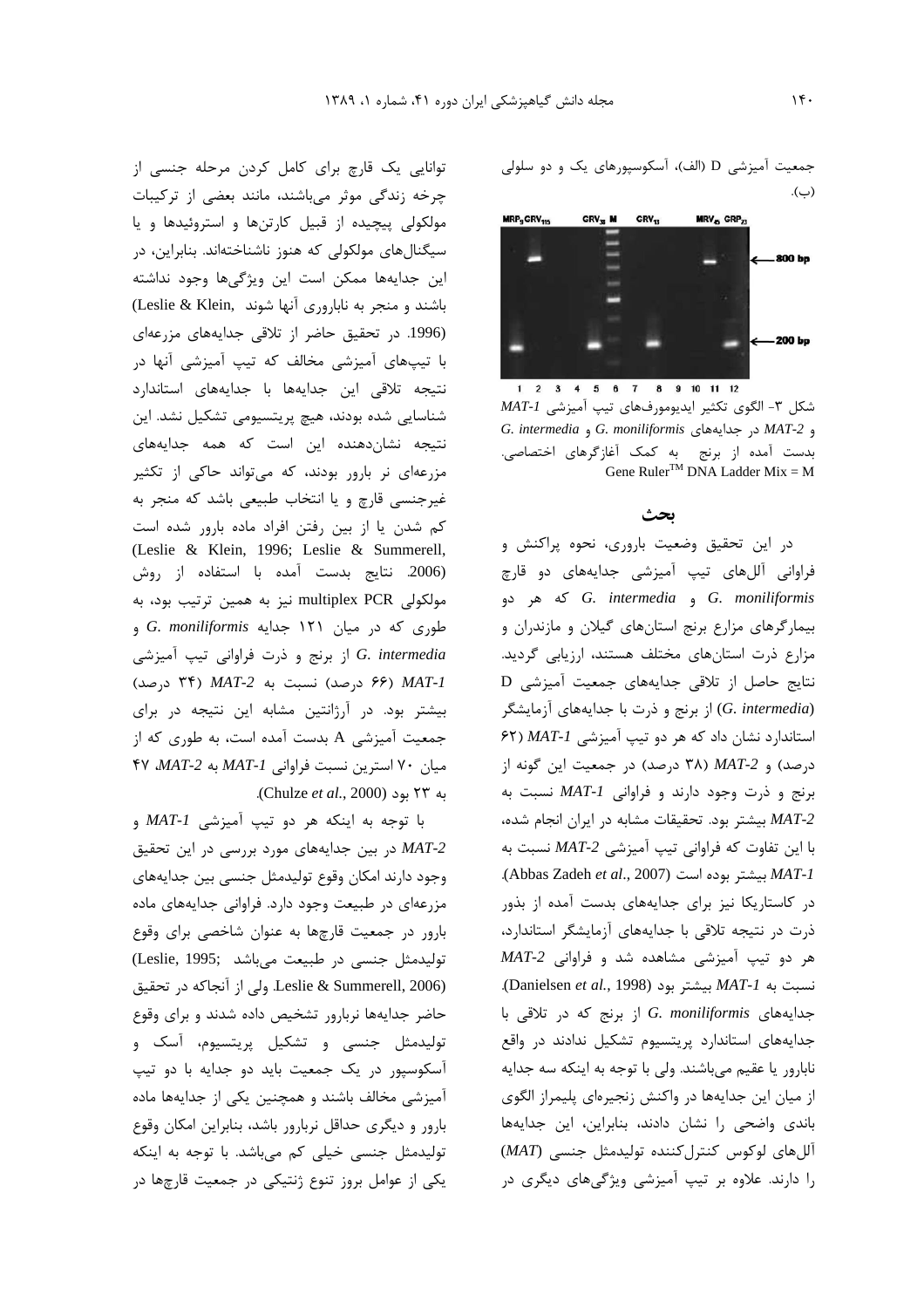و کاهش زمان لازم برای دست یابی به نتایج شود. با این تفاوت که در مطالعات مولکولی آگاهی از وضعیت باروري جدايهها امكان يذير نمي باشد ولي قادر به شناسایی تیپ آمیزشی قارچهای غیرجنسی مانند (Kerenyi et al., 1996; می باشد Fusarium oxysporum Steenkamp et al., 2000).

## سیاسگز اری

این تحقیق با استفاده از اعتبار ویژه پژوهشی اختصاص داده شده از طرف معاونت پژوهشی دانشگاه تهران انجام شده است. بدینوسیله از آن معاونت محترم و مسئولین محترم گروه گیاهیزشکی تشکر بعمل می آید.

طبیعت تولیدمثل جنسی می،باشد، بنابراین در جمعیت G. moniliformis و G. intermedia بدست آمده از مزارع برنج و ذرت اگرچه امکان وقوع تولید مثل جنسی کم است، تنوع ژنتیکی می تواند از طریق دیگر مکانیسم های تغییرپذیری از قبیل جهش، نوترکیبی حاصل از يديده شبهجنسي وحتى مهاجرت ساليانه بذور آلوده باشد (Chulze et al., 2000). معمول ترین روش برای شناسایی گونههای بیولوژیکی در جمعیتهای گونه مركب G. fujikuroi انجام آزمايشات تلاقى جدايههاى مزرعهای با جدایههای استاندارد میباشد. با توجه به وقت گیر بودن این آزمایشات که حداقل نیازمند چهار تا شش هفته از زمان تلاقی تا نتایج نهایی می<sub>ا</sub>باشد (Huss et al., 1996)، بنابراین ارزیابی تیپ آمیزشی بر مینای روش های مولکولی می تواند باعث افزایش کارایی

#### **REFERENCES**

- Abbas Zadeh, M., Javan-Nikkhah, M., Padasht Dehkai, F. & Mousanejad, S. (2007). Sexual fertility and  $\mathbf{1}$ . mating types of *Gibberella fujikuroi* species complex, the cause of bakanae disease and foot rot in Guilan province, Iran. Iranian Journal of Agricultural Science, 38, 685-692. (In Farsi).
- Chulze, S. N., L. Ramirez, M., Torres, A. & Leslie, J. F. (2000). Genetic variation in *Fusarium* sectiom  $2^{1}$ Liseola from no-till maize in Argentina. Applied and Environmental Microbiology, 66, 5312-5315.
- 3. Danielsen, S., Meyer, U. M. & Jensen, D. F. (1998). Genetic characteristics of *Fusarium verticillioides* isolates from maize in Costa Rica. Plant Pathology, 47, 615-622.
- 4. Dayakar, B. V., Narayanan, N. N. & Gnanamanickam, S. S. (2000). Cross-compatibility and distribution of mating type alleles of the rice blast fungus *Magnaporthe grisea* in India. *Plant Disease*, 84, 700-704.
- 5. Desjardins, A. E. (2003). Gibberella from A (venaceae) to Z (eae). Annual Review of Phytopathology, 41, 177-198.
- 6. Huss, M. J., Campbell, C. L., Jennings, D. B. & Leslie, J. F. (1996). Isozyme variation among biological species in the Gibberella fujikuroi species complex (Fusarium saction Liseola). Applied and Environmental Microbiology, 62, 3750-3756.
- 7. Kerenyi, Z., Zeller, K., Hornok, L. & Leslie, J. F. (1999). Molecular standardization of mating type terminology in the Gibberella fujikuroi species complex. Applied and Environmental Microbiology, 65, 4071-4076.
- 8. Klittich, C. J. R. & Leslie, J. F. (1988). Nitrate reduction mutants of *Fusarium moniliform* (Gibberella fujikuroi). Genetics, 118, 417-423.
- 9. Leslie, J. F. (1995). Gibberella fujikuroi: available populations and variable traits. Canadian Journal of *Botany*, 73 (Suppl. 1), S282-S291.
- 10. Leslie, J. F. & Klein, K. K. (1996). Female fertility and mating type effects on effective population size and evolution in filamentous fungi. Genetics, 144, 557-567.
- 11. Leslie, J. F., Zeller, K. A., Logrieco, A., Mule, G., Moretti, A. & Ritieni, A. (2004). Species diversity of and toxin production by Gibberella fujikuroi species complex strains isolated from native prairie grasses in Kansas. Applied and Environmental Microbiology, 70, 2254-2262.
- 12. Leslie, J. F. & Summerell, B. A. (2006). The Fusarium laboratory manual. Black wellPublishing. Oxford.
- 13. Moretti, A., Mule, Susca, G. A., Gonzalez- Jean, M. T. & Logrieco, A. (2004). Toxin profile, fertility and AFLP analysis of *Fusarium verticillioides* from banana fruits. *European Journal of Plant Pathology*, 110, 601-609.
- 14. Pamphile, J. A. & Azevedo, J. L. (2002). Molecular characterization of endophytic strains of *Fusarium* verticillioides (= Fusarium moniliforme) from maize (Zea mays. L). World Journal of Microbiology and Biotechnology, 18, 391-396.